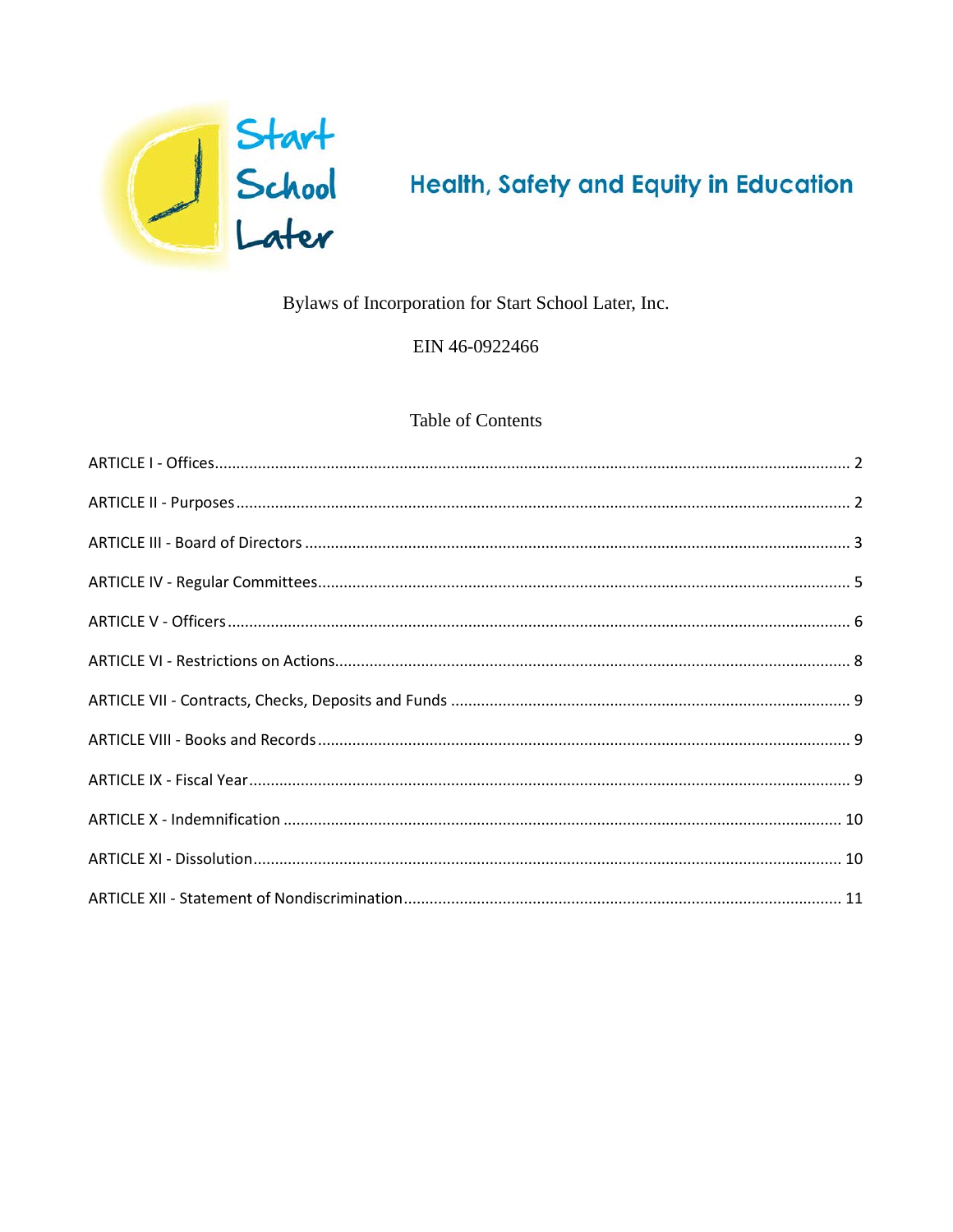## <span id="page-1-0"></span>ARTICLE I - Offices

Section 1. Registered Office. Start School Later, Inc. ("The Corporation") shall at all times maintain in the State of Maryland a registered agent, whose business office shall be in the registered office of Start School Later, Inc.

Section 2. Principal Offices. The principal place of business and administrative office shall be located at:

## [REDACTED}

When a physical address is required, the following address may be used:

## [REDACTED}

Section 3. Other Offices. The Corporation may also have offices at such other places, within or without its state of incorporation, where it is qualified to do business, as its business and activities may require, and as the board of Directors may, from time to time, designate.

## <span id="page-1-1"></span>ARTICLE II - Purposes

Section 1. Nature or Corporation. The Corporation is organized exclusively for charitable, religious, and educational purposes as specified in Section 501(c)(3) of the Internal Revenue Code, 1986, or the corresponding provision of any future federal law.

Section 2. Primary Purposes. The Corporation is organized for the purposes set forth in its Articles of Incorporation which are filed with the State of Maryland. Such purposes include but are not limited to:

(a) Collaborating with health professionals, sleep scientists, educators, parents, students, and other concerned citizens dedicated to increasing public awareness about the relationship between sleep and school hours and to ensuring school start times compatible with health, safety, education, and equity.

(b) Educating the public about the relationship between sleep, school start times, and physical, psychological, and educational well-being, utilizing education awareness forums, professional networking, symposiums, teaching presentations and social media outreach

(c) Providing resources, support and guidance to local communities working for later school start times

(d) Serving as an information clearinghouse by collecting and consolidating information and data about school start times and efforts to change them

(e) Advocating for legislation to ensure evidence-based school hours at the national, state and local level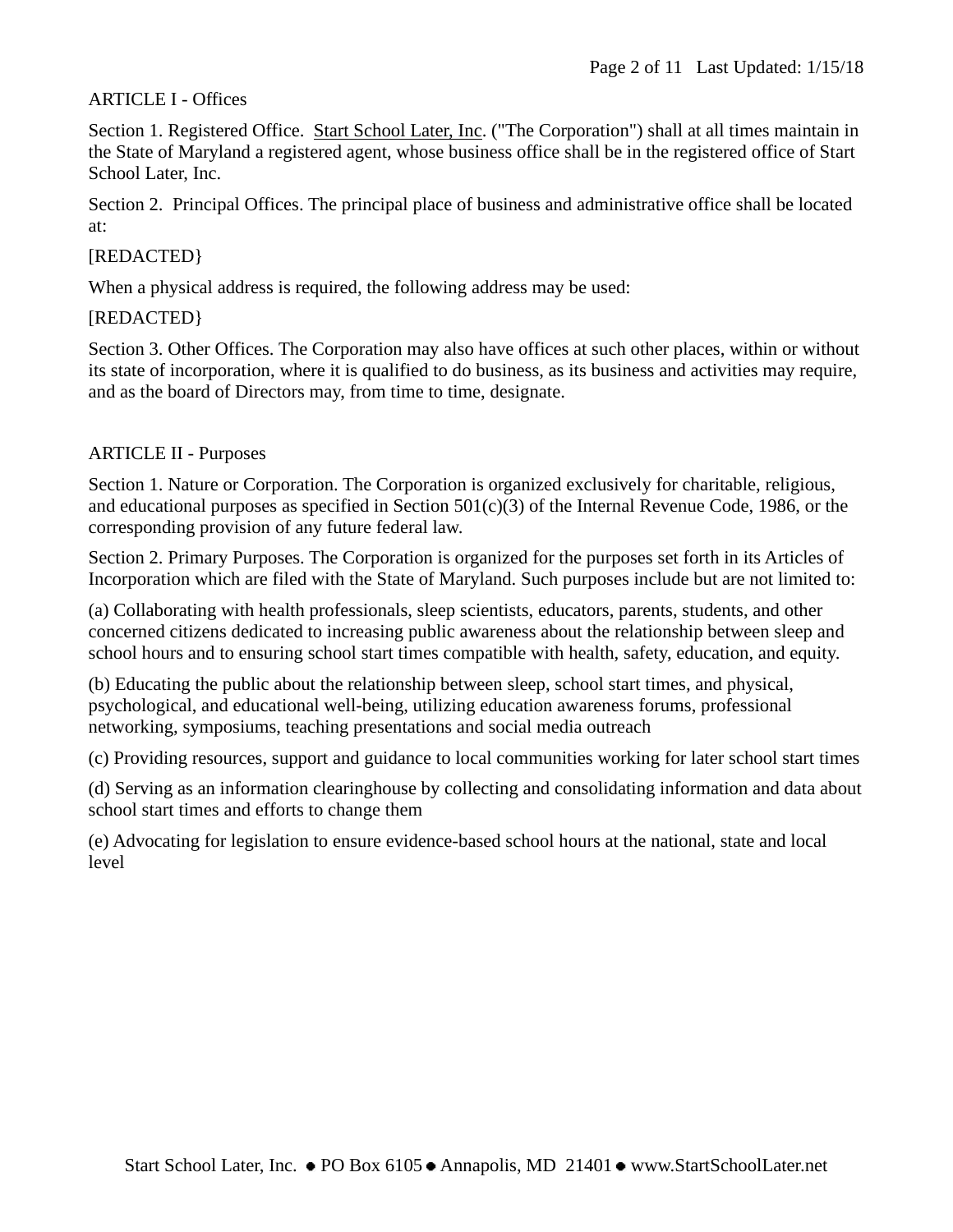## <span id="page-2-0"></span>ARTICLE III - Board of Directors

Section 1. General Powers.

The Board of Directors shall have all corporate authority, except such powers as are otherwise provided in these bylaws and the laws of the State of Maryland, to conduct the affairs of the Corporation in accordance with these bylaws. The Board of Directors may by general resolution delegate to committees of their own number, or to Officers of the Corporation such powers as they deem appropriate.

Section 2. Number, Election, and Term of Office.

The Board of Directors comprises between 3 and 16 members ("Directors"), including the two Founding Members, and may be increased without further amendment of these bylaws. Election of new Directors ("Elected Directors") shall be by majority vote of the current Directors. Each Elected Director's term is three (3) years starting at the time of election, with the option of serving for a maximum of three (3) consecutive terms. Elected Directors who have served three consecutive terms may be re-elected to serve as Directors after a one (1) term interval. Directors will serve until death, resignation, term expiration, or removal as provided by the most current bylaws.

## Section 3. Officers.

The Board of Directors may designate from among its members a President, Vice-President, Secretary, Treasurer, and other such Officers as it may consider appropriate with such duties as it may prescribe.

Section 4. Vacancies.

Any vacancy occurring in the Board of Directors prior to the expiration of a term may be filled by majority vote of the remaining Directors. Each person so elected shall serve until the duration of the unexpired term, or until the next annual meeting.

Section 5. Annual and Regular Meetings. Annual Meetings.

Directors will meet each year for the purpose of organization, the election of Officers, and transaction of other business. The time and location of such meeting shall be noticed in writing, and the meeting may be conducted as a virtual conference call. Other regular meetings of the Board of Directors may be held at the place and time designated by the Board of Directors, including phone conference calls, monthly or annual meetings, or otherwise called by a majority of the Board of Directors.

Section 6. Special Meetings.

Special meetings may be called by the President of the Corporation or a majority of the Board of Directors. Persons authorized to call special meetings shall provide notice of the time and location of such meetings and state the purpose thereof, and no other matter shall be considered by the Board of Directors at such special meeting except upon unanimous vote of all Directors present.

Section 7. Notice and Waiver.

Notice of regular meetings and special meetings need not be in writing. Attendance at any meeting shall be considered waiver of the notice requirement thereof.

Section 8. Quorum and Proxies.

A quorum shall consist of a majority of the Directors. If at any meeting, less than a quorum is present, the majority may adjourn the meeting without further notice to the absent Director. Proxies shall not be permitted.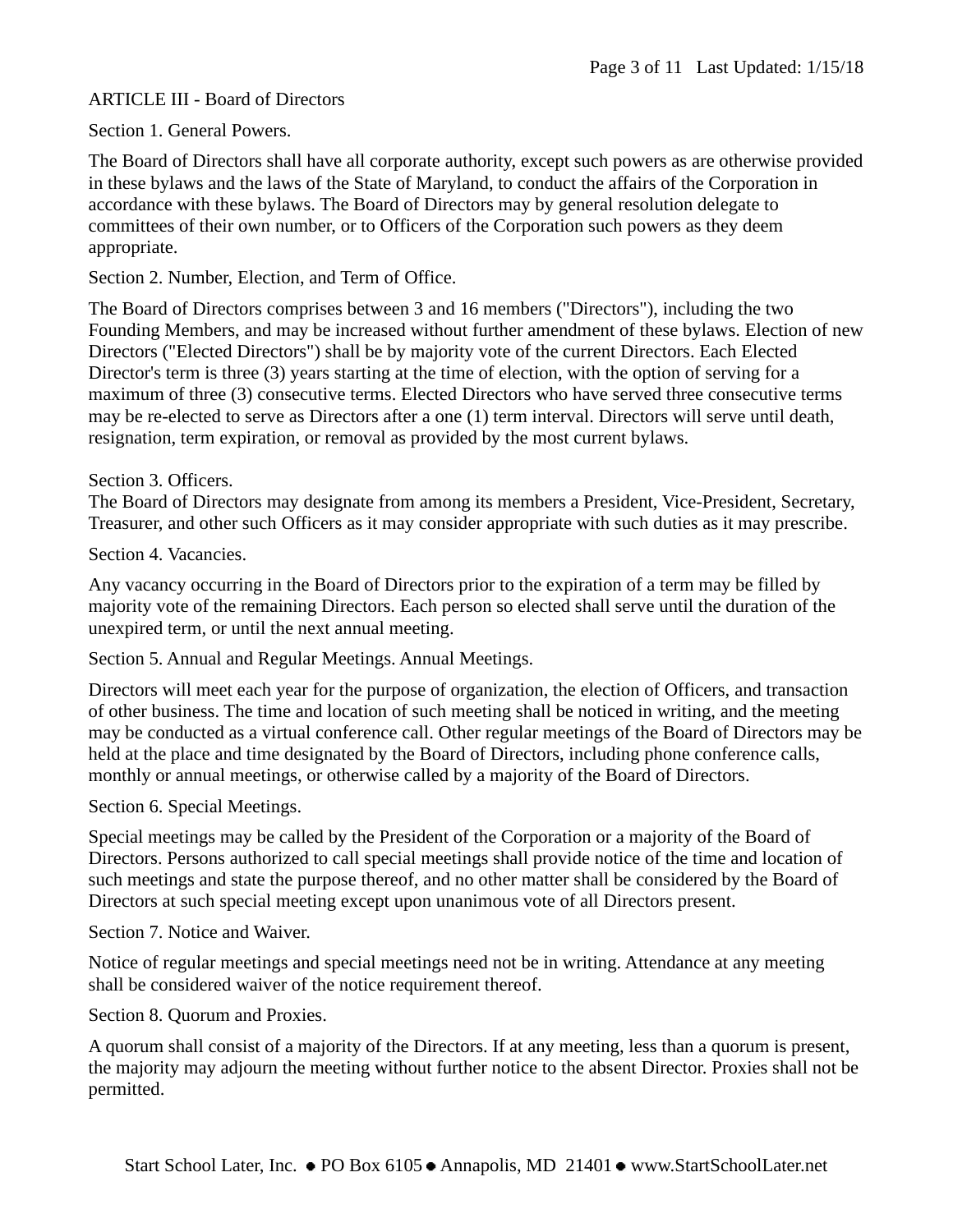Section 9. Manner of Acting.

The act of a majority of the Directors present at a meeting at which a quorum is present shall be the act of the Board of Directors, unless the act of a greater number is required by law or by these Bylaws.

Section 10. Compensation.

Directors as such shall not receive any stated salaries for their service on the Board of Directors but may be reimbursed for reasonable expenses. Nothing herein shall be construed to preclude any Director from serving the Corporation in any other capacity and receiving compensation therefore.

Section 11. Informal Action.

Any action may be taken without a meeting of the Directors if consent in writing setting forth the action so taken shall be signed by all of the Directors.

Section 12. Nonliability of Directors.

The Directors shall not be personally liable for the debts, liabilities, or other obligations of the Corporation.

Section 13. Indemnification by Corporation of Directors and Officers.

The Directors and Officers of the Corporation shall be indemnified by the Corporation to the fullest extent permissible under the laws of the State of Maryland.

Section 14. Insurance for Corporate Agents.

Except as may be otherwise provided under provisions of law, the Board of Directors may adopt a resolution authorizing the purchase and maintenance of insurance on behalf of any agent of the corporation (including a Director, Officer, or employee of the Corporation) against liabilities asserted against or incurred by the agent in such capacity or arising out of the agent's status as such, whether or not the Corporation would have the power to indemnify the agent against such liability under the Articles of Incorporation, these bylaws, or provisions of law.

Section 12. Removal.

(a) A Director may resign from the Board of Directors at any time by giving notice of resignation in writing addressed to the President or Secretary of the Corporation or by presenting his written resignation at an annual, regular, or special meeting of the Board of Directors.

(b) Except as otherwise provided by law, at any meeting of the Board of Directors called expressly for that purpose, any Director may be removed, with or without cause, by the vote of a majority of the Directors then in office, members for failure to act in the best interests of the Corporation, or lack of sympathy with the stated purpose of the Corporation.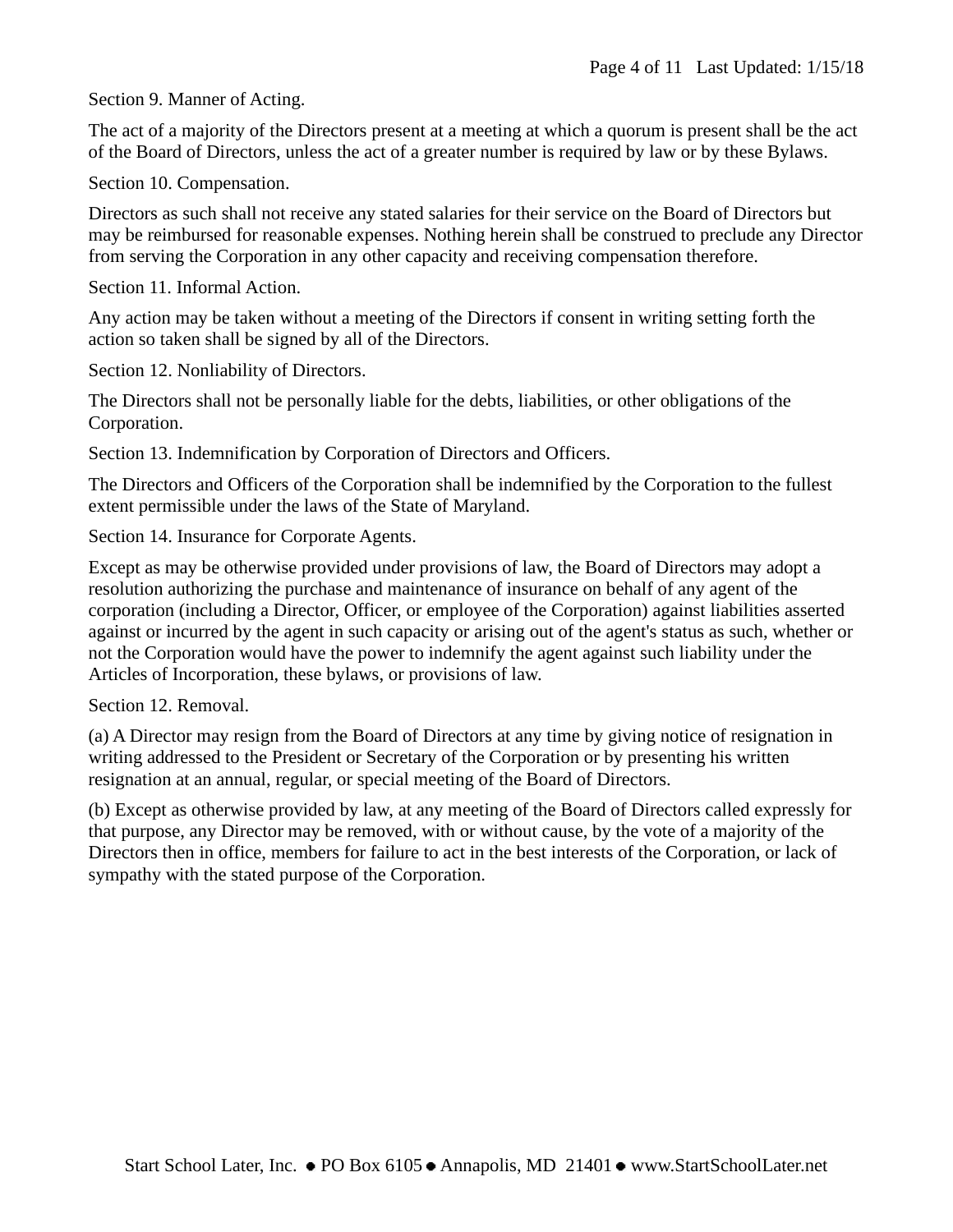#### <span id="page-4-0"></span>ARTICLE IV - Regular Committees

Section 1. Purposes. The Board of Directors may establish such regular committees to assist it in the performance of its duties as it considers appropriate. These committees may consist of persons who are not also members of the Board and shall act in an advisory capacity to the Board. These committees may include a board of expert advisors from the health and educational fields, as well as a student advisory board.

Section 2. Number, Election, and Term of Office. The number of members of each regular committee shall be determined by the Board of Directors. Members of each regular committee shall be elected by the affirmative vote of a majority of the Board of Directors and shall serve until resignation or removal by the affirmative vote of a majority of the Board of Directors.

Section 3. Officers. The President may designate from among the members of each regular committee a Chairman and Vice Chairman of such committee, and such other Officers as the President may determine. The Chairman, Vice Chairman, and any other Officers of each such committee shall have such duties as the president prescribes.

Section 4. Vacancies. Vacancies in the members of any committee shall be filled by the Board of Directors.

Section 5. Quorum. Unless otherwise provided in the resolution of the Board of Directors designating a committee, a majority of the whole committee shall constitute a quorum and the act of a majority of the members present at the meeting at which a quorum is present shall be the act of the committee.

Seciton 6. Rules. Each committee may adopt rules for its own government not inconsistent with the Bylaws or with rules adopted by the Board of Directors.

Section 7. Powers. Each regular committee shall have such powers as the Board of Directors may grant it consistent with law, the Articles of Incorporation, and the Bylaws.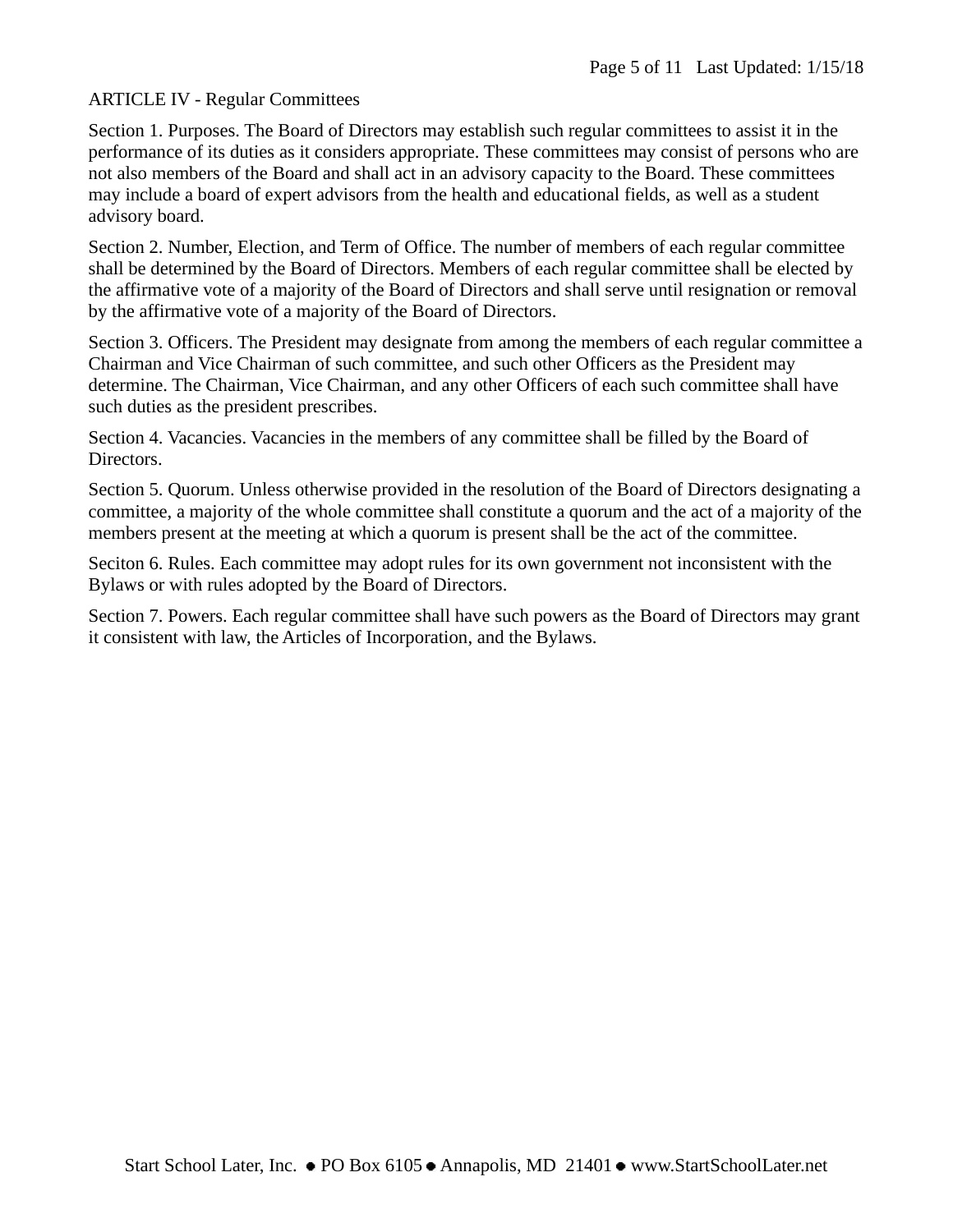#### <span id="page-5-0"></span>ARTICLE V - Officers

Section 1. Officers.

The Officers of the Corporation may be the President, Vice President, Secretary, Treasurer, and such other Officers as may be elected in accordance with the provisions of this Article. They shall have authority to carry out the duties prescribed in these bylaws. The initial Officers of the Corporation shall be designated by the incorporators, and shall serve for three years. One person may hold more than one office, except no person may hold the office of President and Treasurer simultaneously and except as specified under the current laws of the State of Maryland.

Section 2. Election and Term.

Officers of the Corporation following the completion of the terms of the initial Officers shall be elected by a majority vote at the annual meeting of the Board of Directors, and shall serve for one year or until their replacements are duly elected and qualified.

Section 3. Removal.

At any regular or special meeting, any Officer may be removed upon an affirmative vote by two-thirds of the entire Board of Directors at the organization meeting and at every annual meeting of the Board thereafter, whenever in its judgment the best interests of the Corporation would be served thereby.

Section 4. Vacancy.

Vacancies in any office for any reason may be filled by the Board of Directors for the unexpired term of office.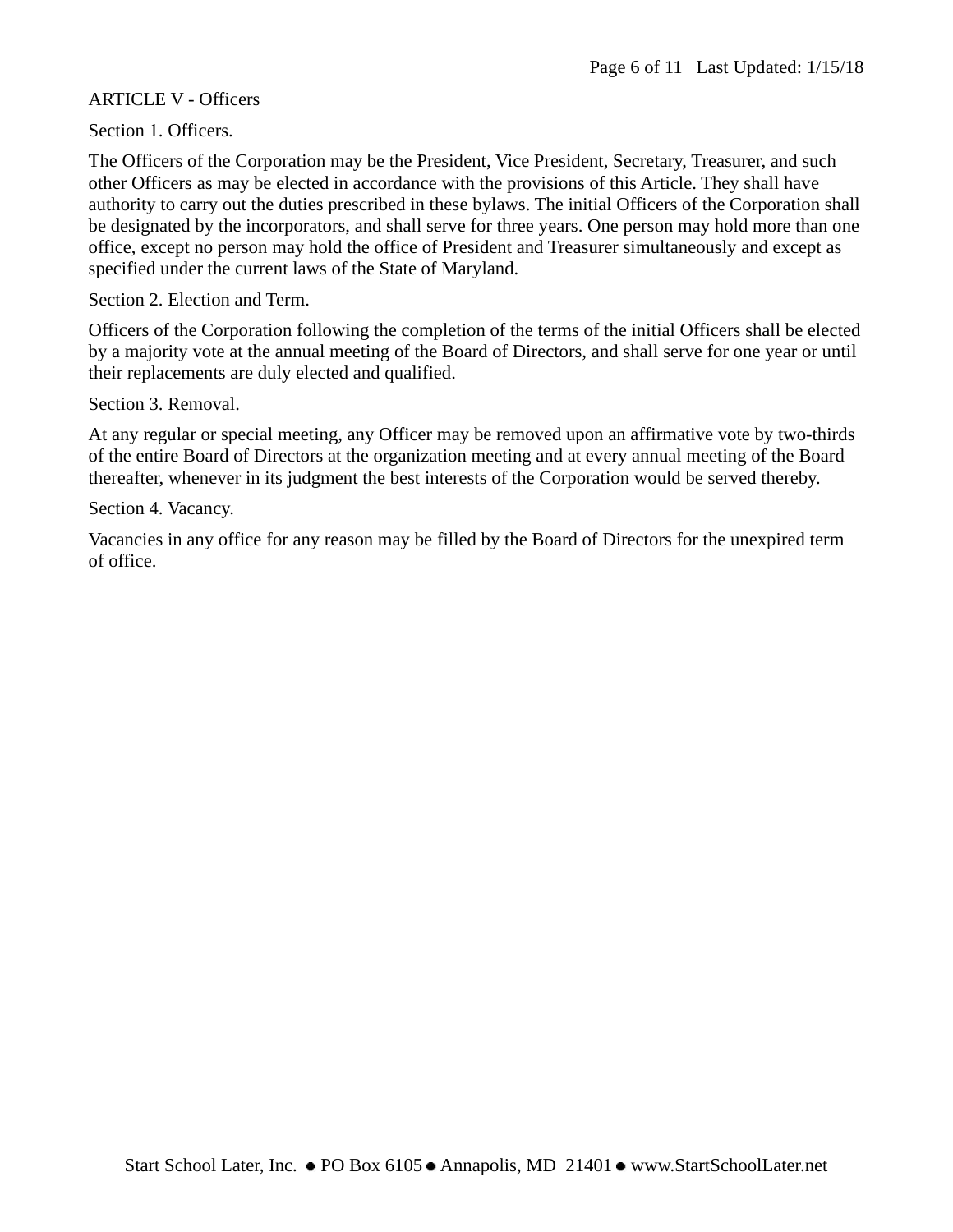#### Section 5. Duties of Offices.

A. President: The President is the Chief Executive Officer of this Corporation and will, subject to the control of the Board of Directors or any Committees, supervise and control all of the business and affairs of the Corporation. The President may sign, with the Secretary or other proper Officer of the Corporation authorized by the Board of Directors, any deeds, mortgages, bonds, contracts, or other instruments or documents that the Board of Directors has authorized to be executed, and shall perform all duties incident to the office of President and any other duties that may be required by these Bylaws or prescribed by the Board of Directors.

B. Vice President: In the event of the death, resignation, or removal of the President, the person who serves as Vice-President shall assume the office of President until the Board of Directors elects a successor tot he President and shall perform all such other duties as may be prescribed by the Board of Directors from time to time. The Vice-President shall perform all duties and exercise all powers of the President when the President is absent or is otherwise unable to act. The Vice-President will perform any other duties that may be prescribed by the Board of Directors.

C. Secretary: The Secretary shall keep minutes of meetings of the Board of Directors, see that all notices are duly given in accordance with the provisions of the Bylaws or as required by law; be custodian of the corporate records and seal; and perform such other duties as from time to time may be assigned by the President or by the Board of Directors.

D. Treasurer: The person serving as Treasurer shall be responsible for all funds and securities of the Corporation, receive and give receipts for monies due and payable to the Corporation and deposit all such monies in the name of the Corporation in such banks, trust companies or other depositories as shall be selected as required by the Board of Directors, as well as keep and maintain adequate and correct accounts of the Corporation's properties and business transactions and render reports and accountings as required by the Board of Directors. If required by the Board of Directors, the Treasurer shall give a bond for the faithful discharge of his duties in such sum and with such surety or sureties as the Board of Directors shall determine.

Any future additions of the Board will be considered members. Each will have voting authority and may be given specific responsibilities on an as-needed basis, which is subject to change and at the discretion of the Board and under the advice of the Corporation.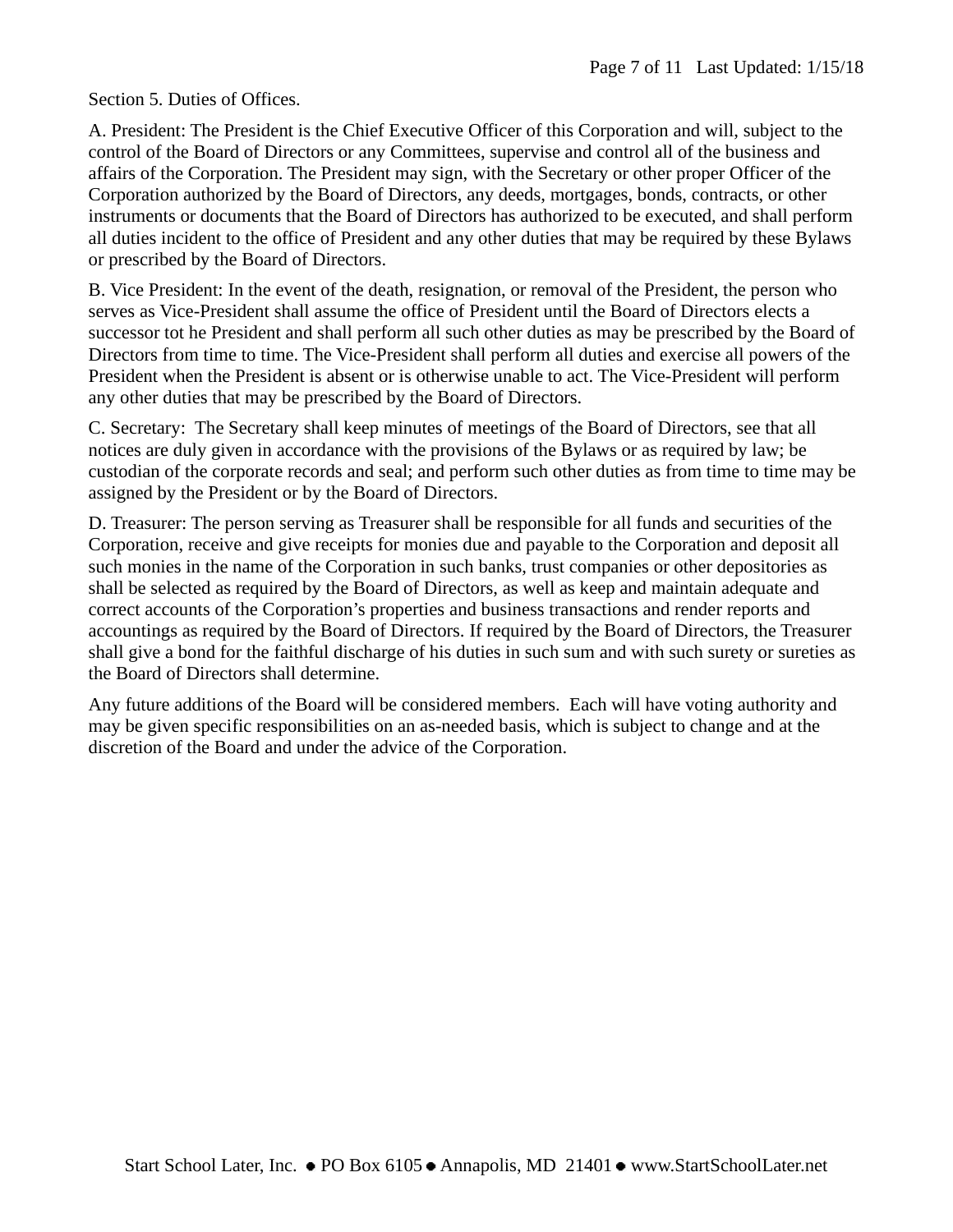## <span id="page-7-0"></span>ARTICLE VI - Restrictions on Actions

Section 1. All the assets and earnings of the Corporation shall be used exclusively for its exempt purposes, including the payment of expenses incidental thereto. No part of any net earnings shall inure to the benefit of any employee of the Corporation or be distributed to its Directors, Officers, or any private person, except that the Corporation shall be empowered to pay reasonable compensation for services rendered and make payments and distributions in furtherance of the purposes set forth in Article II of these bylaws.

Section 2. Notwithstanding any other provision of these bylaws, the Corporation will not carry on any activities not permitted by an organization exempt under Section 501(c)(3), Internal Revenue Code, 1986, or the corresponding provision of any future federal law, or organizations whose contributions which are exempt under Section 170(c)(2), Internal Revenue Code, 1986, or the corresponding provision of any future federal law. The Corporation shall have no capital stock, pay no dividends, distribute no part of its net income or assets to any Directors, Officers, and private property of the subscribers, Directors or Officers shall not be liable for the debts of the Corporation.

Section 3. No substantial part of the Corporation's activity shall be for the carrying on of a campaign of propaganda or otherwise attempting to influence legislation. The Corporation shall not participate in any political campaign, will not engage in political campaigns or attempt to influence legislation or interfere with any political campaign on behalf of or in opposition to any candidate for public office.

Section 4. In particular, but not without limitation of the generality of the foregoing paragraph, during such time as the Corporation may be considered a private foundation as defined by Section 509(a), Internal Revenue Code, 1986, or the corresponding provision of any future federal law, it shall not:

A. Fail to distribute its income for each taxable year at such time and in such manner as not to become subject to the tax on undistributed income imposed by Section 4942, Internal Revenue Code, 1986, or the corresponding provision of any future federal law.

B. Engage in any act of self dealing as defined in Section 4941(d), Internal Revenue Code, 1986, or the corresponding provision of any future federal law.

C. Retain any excess business holdings as defined in Section 4943(c), Internal Revenue Code, 1986, or the corresponding provision of any future federal law.

D. Make any investment on such manner as to subject it to tax under Section 4944, Internal Revenue Code, 1986, or the corresponding provision of any future federal law.

E. Make any taxable expenditures as defined in Section 4945(d), Internal Revenue Code, 1986, or the corresponding provision of any future federal law.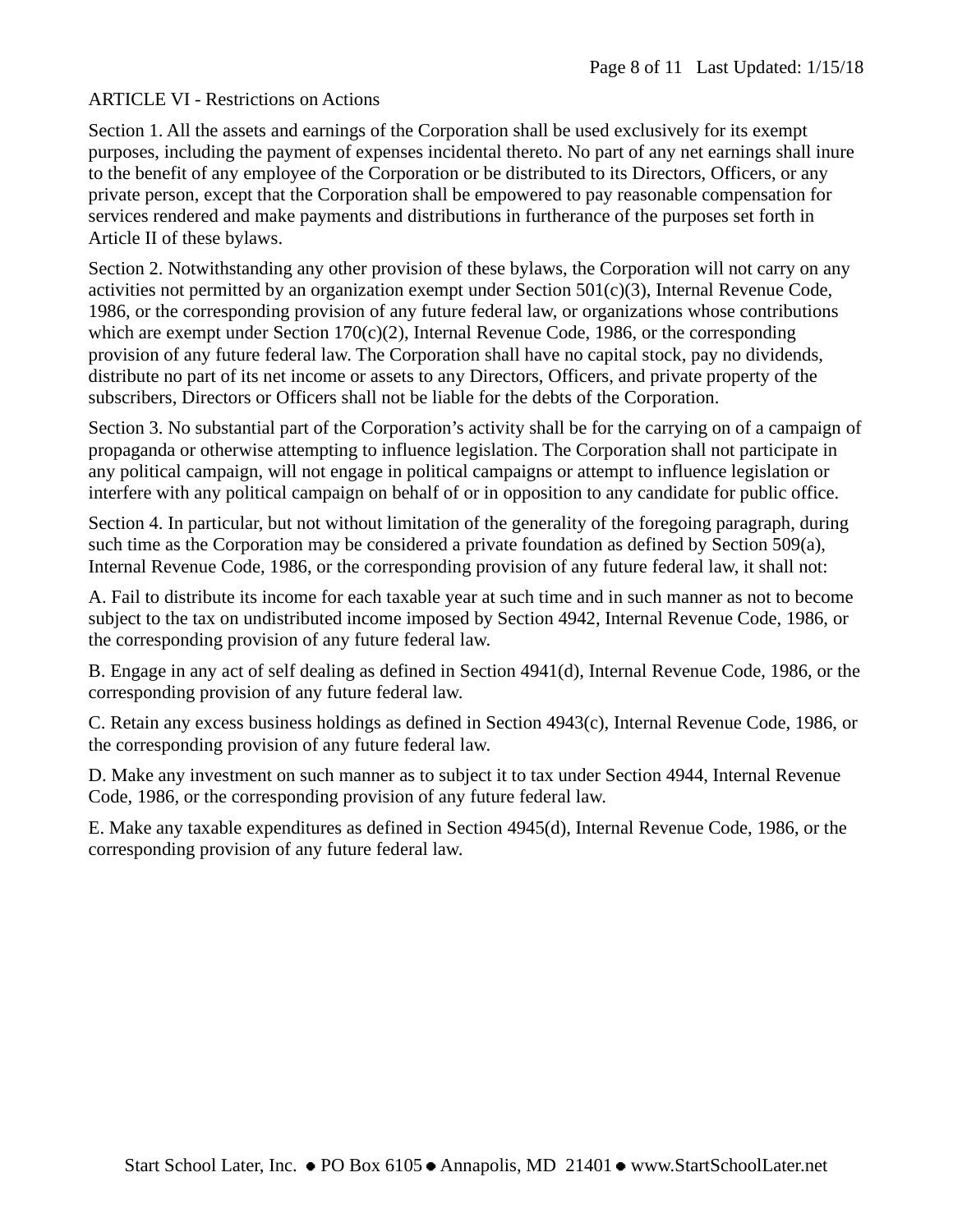<span id="page-8-0"></span>ARTICLE VII - Contracts, Checks, Deposits and Funds

Section 1. Contracts. The Board of Directors may authorize, by general resolution, a Director or Directors, an Agent or Agents, in addition to persons authorized by these bylaws to enter into any contract on behalf of the Corporation. Such authority may be general or confined to specific instance.

Section 2. Checks, Drafts and Orders of Payment. All checks, drafts, notes, or orders of payment or other evidence of indebtedness issued in the name of the Corporation shall be signed by the Officer or Board agent such as the Board of Directors may from time to time designate by general resolution of the Board of Directors.

Section 3. Deposits. All funds of the Corporation shall be deposited from time to time to the credit of the Corporation in such banks, trust companies, of other depositories as the Board of Directors may designate.

Section 4. Gifts and Contributions. The Board of Directors, collectively or individually, may accept gifts, contributions, bequests, or devise of any property on behalf of the Corporation. Such contributions, gifts, bequests, or devises shall be in conformity with the laws of the United States, the State of Maryland, and any other relevant jurisdiction.

Section 5. Loans. No Director, Officer or Agent shall have the authority, on behalf to the Corporation, to enter into a loan or any other contract of indebtedness except by unanimous vote in a specific resolution of the Board of Directors. The authority designated by this provision shall be limited to a single and specific instance.

<span id="page-8-1"></span>ARTICLE VIII - Books and Records

The Corporation shall keep correct and complete books and records of account and also shall keep minutes of the proceedings of its Board of Directors and committees having any of the authority of the Board of Directors

## <span id="page-8-2"></span>ARTICLE IX - Fiscal Year

The fiscal year of the Corporation shall begin on the first day of January and end on the last day of December of that year.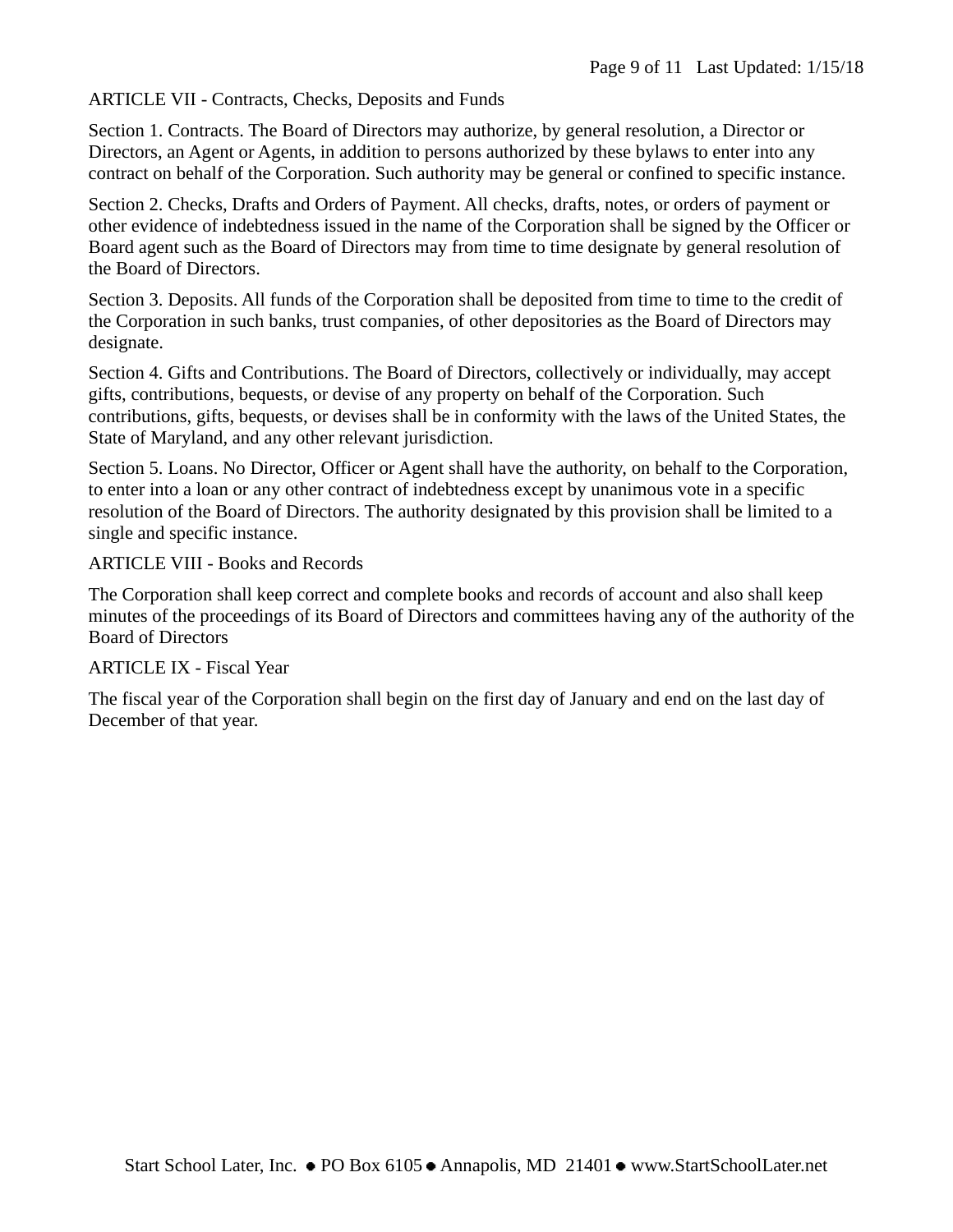## <span id="page-9-0"></span>ARTICLE X - Indemnification

The corporation shall, to the extent legally permissible, indemnify each person who may serve or who has served at any time as an Officer, Director, or employee of the corporation against all expenses and liabilities, including, without limitation, counsel fees, judgments, fines, excise taxes, penalties and settlement payments, reasonably incurred by or imposed upon such person in connection with any threatened, pending or completed action, suit or proceeding in which he or she may become involved by reason of his or her service in such capacity; provided that no indemnification shall be provided for any such person with respect to any matter as to which he or she shall have been finally adjudicated in any proceeding not to have acted in good faith in the reasonable belief that such action was in the best interests of the Corporation; and further provided that any compromise or settlement payment shall be approved by a majority vote of a quorum of Directors who are not at that time parties to the proceeding.

The indemnification provided hereunder shall inure to the benefit of the heirs, executors and administrators of persons entitled to indemnification hereunder. The right of indemnification under this Article shall be in addition to and not exclusive of all other rights to which any person may be entitled.

No amendment or repeal of the provisions of this Article which adversely affects the right of an indemnified person under this Article shall apply to such person with respect to those acts or omissions which occurred at any time prior to such amendment or repeal, unless such amendment or repeal was voted by or was made with the written consent of such indemnified person.

This Article constitutes a contract between the Corporation and the indemnified Officers, Directors, and employees. No amendment or repeal of the provisions of this Article which adversely affects the right of an indemnified Officer, Director, or employee under this Article shall apply to such Officer, Director, or employee with respect to those acts or omissions that occurred at any time prior to such amendment or repeal.

## <span id="page-9-1"></span>ARTICLE XI - Dissolution

Upon dissolution of the Corporation, the Board of Directors shall, after paying or making provision for payment of all liabilities of the Corporation, including the costs and expenses of such dissolution, dispose of all the assets of the Corporation exclusively for the exempt purposes of the Corporation or distributed to an organization described in Section 501 (c)(3) or 170 (c)(2) of the Internal Revenue Code, 1986 or the corresponding provisions of any future federal law, as shall be selected by the last Board of Directors. None of the assets will be distributed to any Officer or Director of the Corporation. Any such assets so disposed of shall be disposed of by, and in the manner designated by, the state court having jurisdiction over the matter.